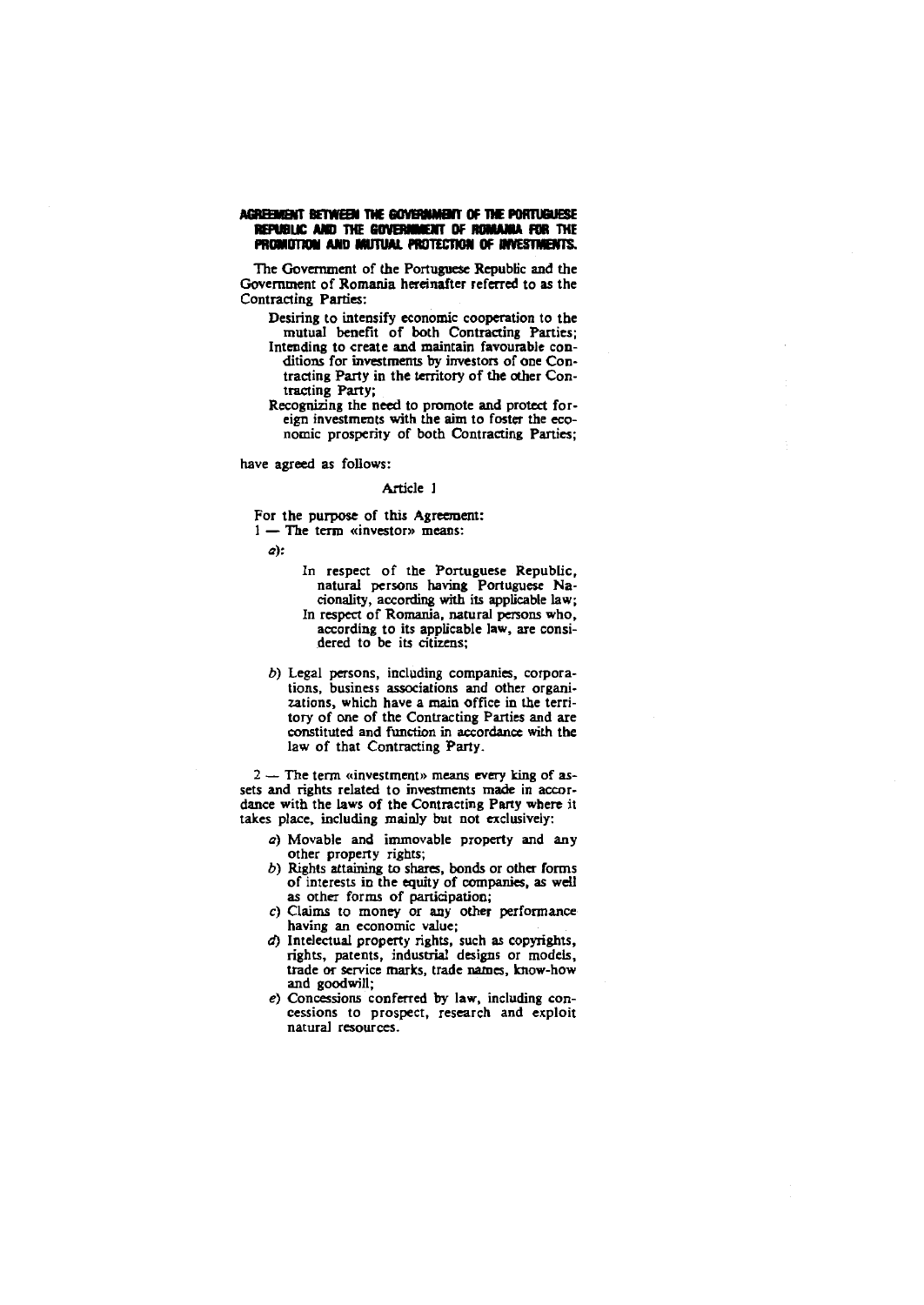Any alteration of the form in which assets and rights are invested or reinvested shall not affect their character as investment.

3 - **The term «returns») means the amounts yielded**  by investments, in a given period, such as profits, dividends, interests, royalties or other forms of income, including all payments on account of technical assistance or management.

4 **- The term «liquidation of i.nvestment» means**  tbat tbe investment has ceassed in accordance with the proceedings established by legislation in force in the territory of the Contracting Party in which the investment in question has been made.

 $5-$  The term «territory» means the territory of either of the Contracting Panies, as defined by their respective laws, including the territorial sea, as well as the continental shelf and the economic exclusive zone, over which the Contracting Party exercises, in accordance with international law, sovereignty, sovereign **rights or jUrisdiction.** 

## Article 2

Both Contracting Parties shall mutually promote and protect in their respective territories investments of the investors from the other Contracting Party, admit such **investments in accordance with their laws and regula**tions and accord them fair and equitable treatment and **protection, on a basis of reciprocity\_** 

## Article 3

 $1 -$  Neither Contracting Party shall in its own territory subject investments made by investors from the other Contracting Party to treatment less favourable than that accorded to investments<sup>o</sup> made by investors of any third State.

2 - Neither Contracting Party shall subject investors of the other Contracting Party to treatment less favourable than that accorded to investors of any third State witb regard to the activity related to their invest-ments in the territory of the first Contracting Party\_

3 - The foregoing provisions of this Article do not affect more favourable treatment already accorded or to be accorded by the Contracting Parties to investments made by investors from third States resulting from:

- a} Membreship of customs unions, free trade areas **and organizations or other types of assistance, cooperation or economic integration;**
- b} Agreements on avoidance of double taxation and other agreements of a fiscal nature.

#### Article 4

1 - Each Contracting Party shall grant to investments made by investors of the other Contracting Party full protection and security.

2 - Neither Contracting Party shall subject investments made by investors of the other Contracting Party to nationalisation or expropriation or to any other measures that directly or indirectly deprive thouse investors of their investments unless tbe following conditions are complied with:

a) The measures are taken in the public interest under due process of law;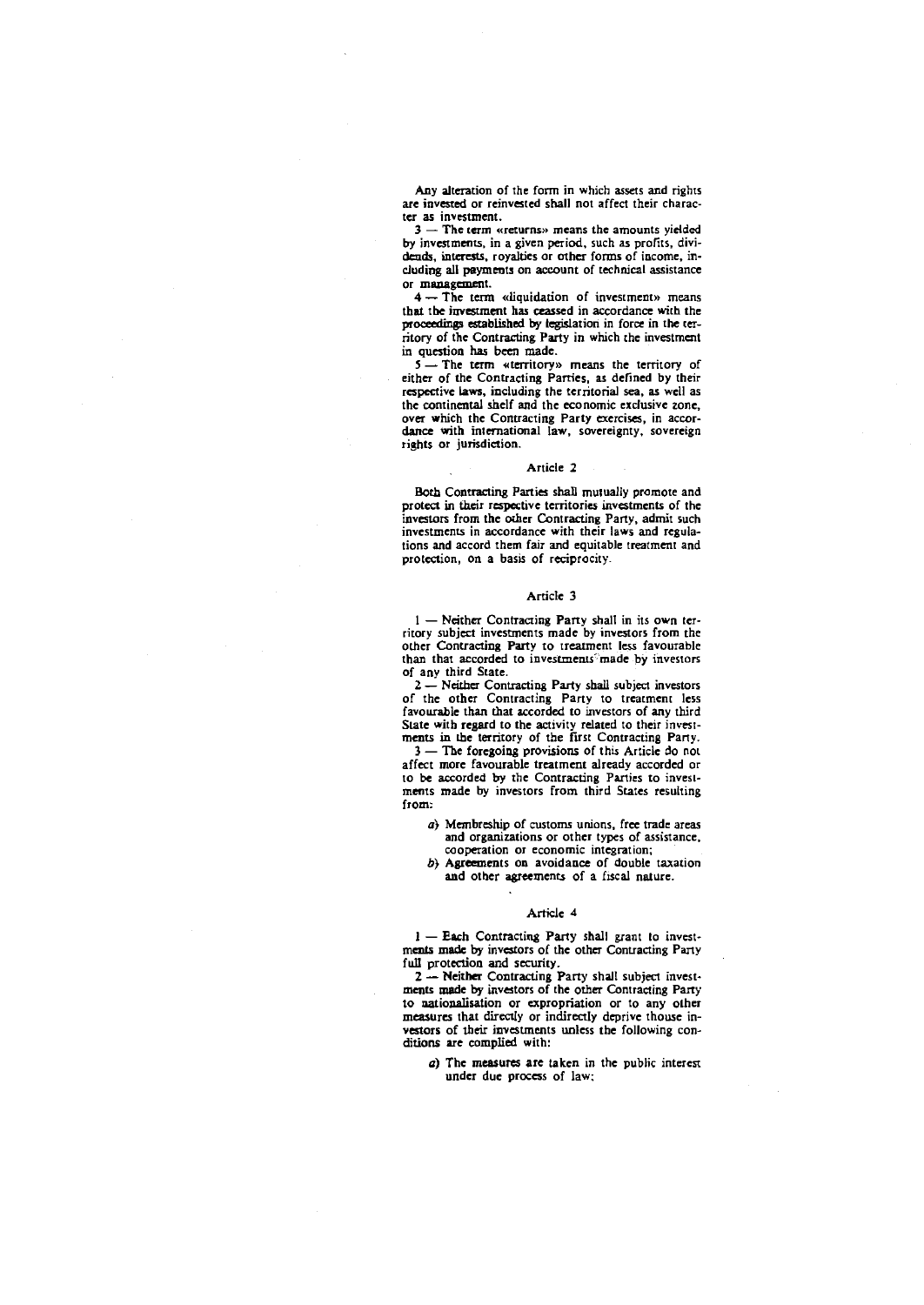- $b$ ) The measures are not discriminatory or contrary to any undertaking which the former Con-tracting Party may haye giyen;
- c) The measures shall be taken agaimt indemnity.

 $3$  - The indemnity referred to in c) above must match the market yalue of the investment affected by those measures referred to in paragraph 2 at the time immediately before those measures came into public knowledge, plus interest, applied until the date of its payment. Those interests shall be calculated in accordance with the rate applicable to banking active operations.

4 - The indemnity foreseen above shall be paid without delay, in a freely conyertible currency and transferable without restriction.

5 - Investors from one of the Contracting Parties whose investments suffer losses in the territory of the other Contracting Party due to war or ocber armed conflit, national emergency or other similar occurence, shall receive no less favourable treatment from this Contracting Party with regard to repayment, compensation, indemnity or other retributions than that paid to investors from third States.

 $6 -$  Each Contracting Party shall apply to investors of the other Contracting Party, in relation with the subjccts foreseen in this article. the most fayourable na**tion treatment.** 

### Article 5

 $I -$  Pursuant to its own legislation, each Contracting Party guarantees inyestors from the other Contracting Party the immediate and free transfer of sums related to inyestments. after the fulmmcnt of due tax obligations, such as:

- a) Capital and additional amounts necessary to **maintain or increase the investmeut;**
- b) Returns from the investments;
- c) Funds in service. repayment and amortisation of loans;
- *d*) The apropriate amounts due to the employees that have been authorized to work in activities related to an investment made by an investor from one of the Contracting Parties in the territory of the other Contracting Patty;
- e) Indemnities, compensations and other paymcms foreseen in article 4;
- $j$ ) The proceeds from the liquidation of the invest**ment.**

## Anicle 6

 $1$  - Should either of the Contracting Parties make any payment to one of its investors as a result of a guarantee granted for an investment made in the territory of the Contracting Party, or should a natural or legal person of one of the Contracting Parties make any payment to the investor concerned, as a result of an insurance or reinsurance contract covering noncomercial risks of an investment in the territory of the other Contracting Patty, the Party and the natural or legal person concerned shall be subrogated to the rights and shares of this investor, and may exercise them according to the same terms and conditions as the original holder.

2 - The Contracting Party in the territory of which **the investment granted or insured. as foreseen above.**  has been made will grant to the subrogator the same treatment given to the original holder of the investment.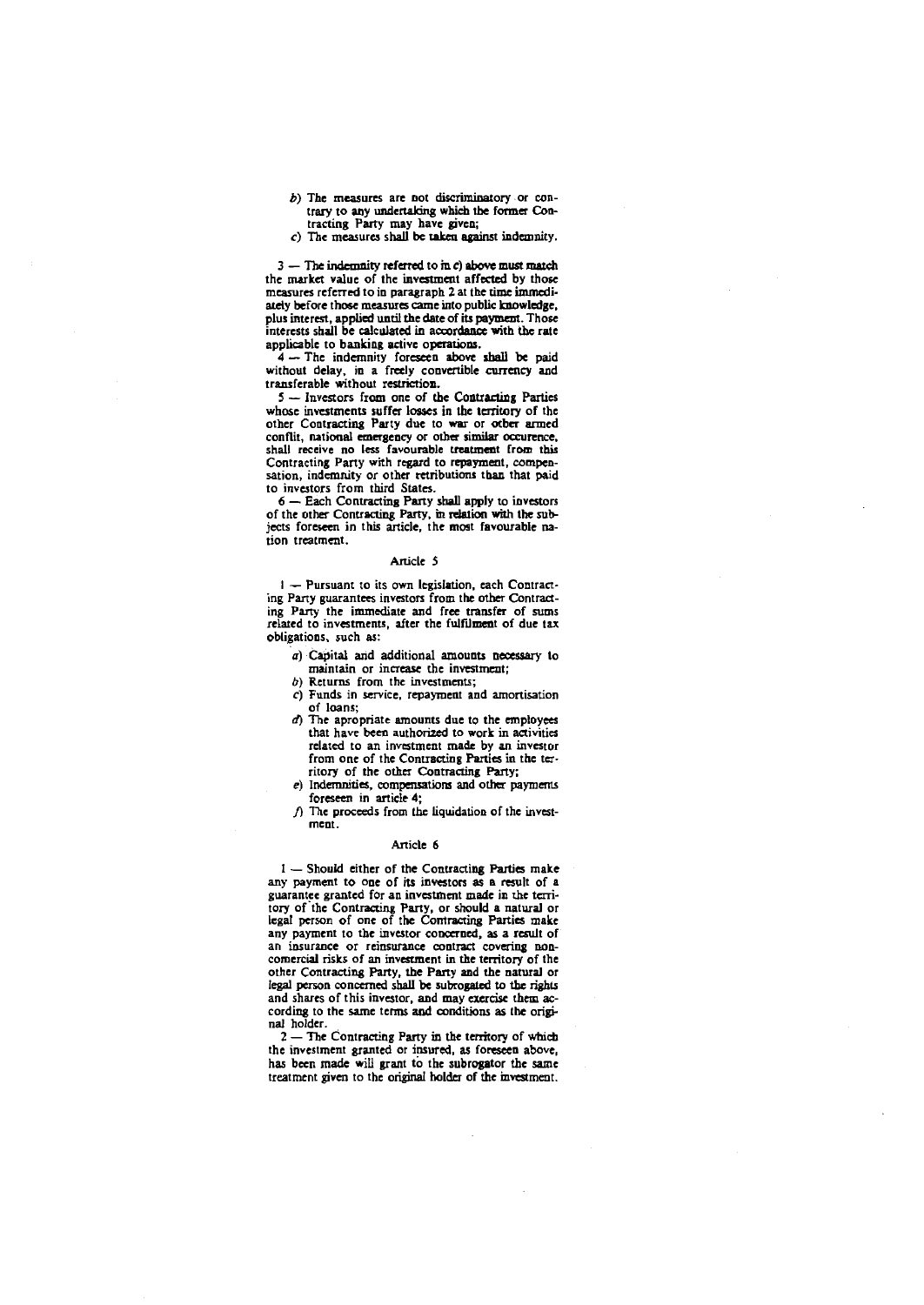# Article 7

I - For the purpose of solving disputes with respect to investments between a Contracting Party and an investor of the other Contracting Party, consultations will take place between the parties concerned with a view to solving the case, as far as possible, amicably.

2-If these consultations do not result in a solution within six months, from the date of request for settlement, the investor may submit the dispute, at his choice, for settlement to:

- a) The competent court of the Contracting Party in the territory of which the investment has been made; or
- b) The International Centre for Settlement of Investment Disputes (ICSID) provided for by the Convention on the Settlement of Investment Disputes between States and Nationals of other States, opened for signature at Washington, on 18 March 1965; or
- c) Ad hoc arbitral tribunal which, unless otherwise agreed upon by the parties to the dispute, shall be established under the arbitration rules of the United Nations Comission on International Trade Law (UNCITRAL).

3 - Each Contracting Party hereby consents to the submission of an investment dispute to international conciliation or arbitration.

4 - The Contracting Party which is a party to the dispute shall at no time whatsoever during the procedures involving investment disputes, assert as a defence its immunity or the fact that the investor has received compensation under an insurance contract covering the whole or part of the incurred damage or loss.

5 - The court decision or the arbitration award, as the case will be, shall be final and binding on both parties to the dispute and enforced in accordance with the domestic law of the Contracting Party concerned.

#### Article 8

I- Disputes between the Contracting Parties concerning the interpretation and application of this Agreement should, as far as possible, be settled by negotiations between the Contracting Parties through diplomatic channels.

2-Should the Contracting Parties fail to reach such a settlement within twelve months after entering into negotiations, the dispute shall, upon the request of either Contracting Party, be submitted to an arbitral tribunal.

3-Such a tribunal shall be constituted for each individual case in the following way:

> Within three months from the receipt of the request for arbitration, each Contracting Party shall appoint one member of the tribunal. Those two members shall then select a national from a third State who, on approval by the two Contracting Parties, shall be appointed Chairman of the tribunal. The Chairman shall be appointed within two months from the date of appointment of the other two members.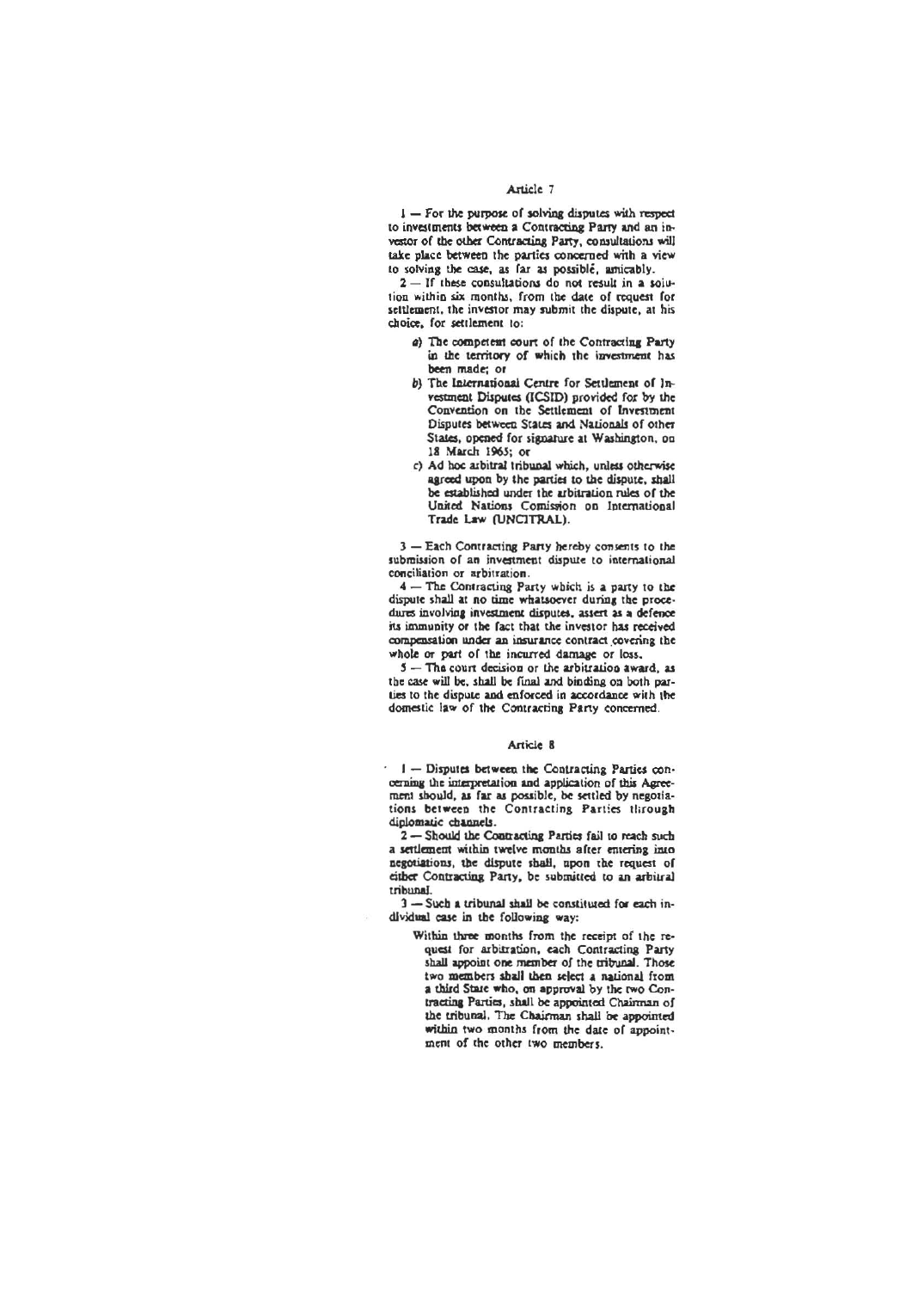4 - If within the periods specified in paragraph 3 of this article the necessary appointments have not been made, either Contracting Party may, in the absence of any other agreement, invite the President of the International Court of Justice to make any necessary appointments. If the President is a national of either Contracting Party or if he is otberwise prevenled from discharging the said function, the Vice-President shall be invited to make the necessary appointments. If the Vice-President is a national of either Contracting Party or if he too is prevented from discharging the said function, the Member of the International Court of Justice next in seniority who is not a national of either Contracting Party shall be invited to make tbe necessary appointments.

 $\dot{5}$  – The Chairman and the Members of the tribunal have to be nationals of States with which both Contracting Panies maintain diplomalic relations.

 $6 -$  The arbitral tribunal shall reach its decision on the basis of the provisions of the present Agreement concluded between the Contracting Parties as well as the generally accepted principles and rules of international law. The arbitral tribunal reaches *its* decision by a majority of votes. Such decision shall be final and binding on both Contracting Parties. The tribunal de**termines its own procedure.** 

7 - Each Contracting Party shall bear the costs of its own member of the tribunal and of *its* representation in the arbitral proceedings. The cost of the Chairman and the remaining costs shall be borne in equal pans by the Contracting Parties.

## Article 9

The present Agreement shall also apply to investments in the territory of a Contracting Party made in accordance with its laws and regulations by investors of the other Contracting Party prior to the entry into force of this Agreement. However, the Agreement shall not apply to disputes that have arisen before its entry **into force.** 

# Article 10

Should the provisions in any other international agreement concluded or earning to be concluded by the Contracting Parties, or the domestic regulations of either Party establish a more favourable system than the one foreseen in this Agreement, then this more favourable system shall take precedence over this Agreement.

### Article 11

Representatives of the Contracting Parties shall, whenever necessary, hold consultations on any matter affecting the implementation of this Agreement. These consultations shall be held on the proposal of one of the Contracting Parties at a place and at a time to be agreed upon through diplomatic channels.

#### Article 12

 $1 -$ This Agreement shall enter into force on the date of the last written notification of the Contracting Panies that their respective intemal legal procedures have been fulfilled, and shall remain in force for a period of fifteen years.